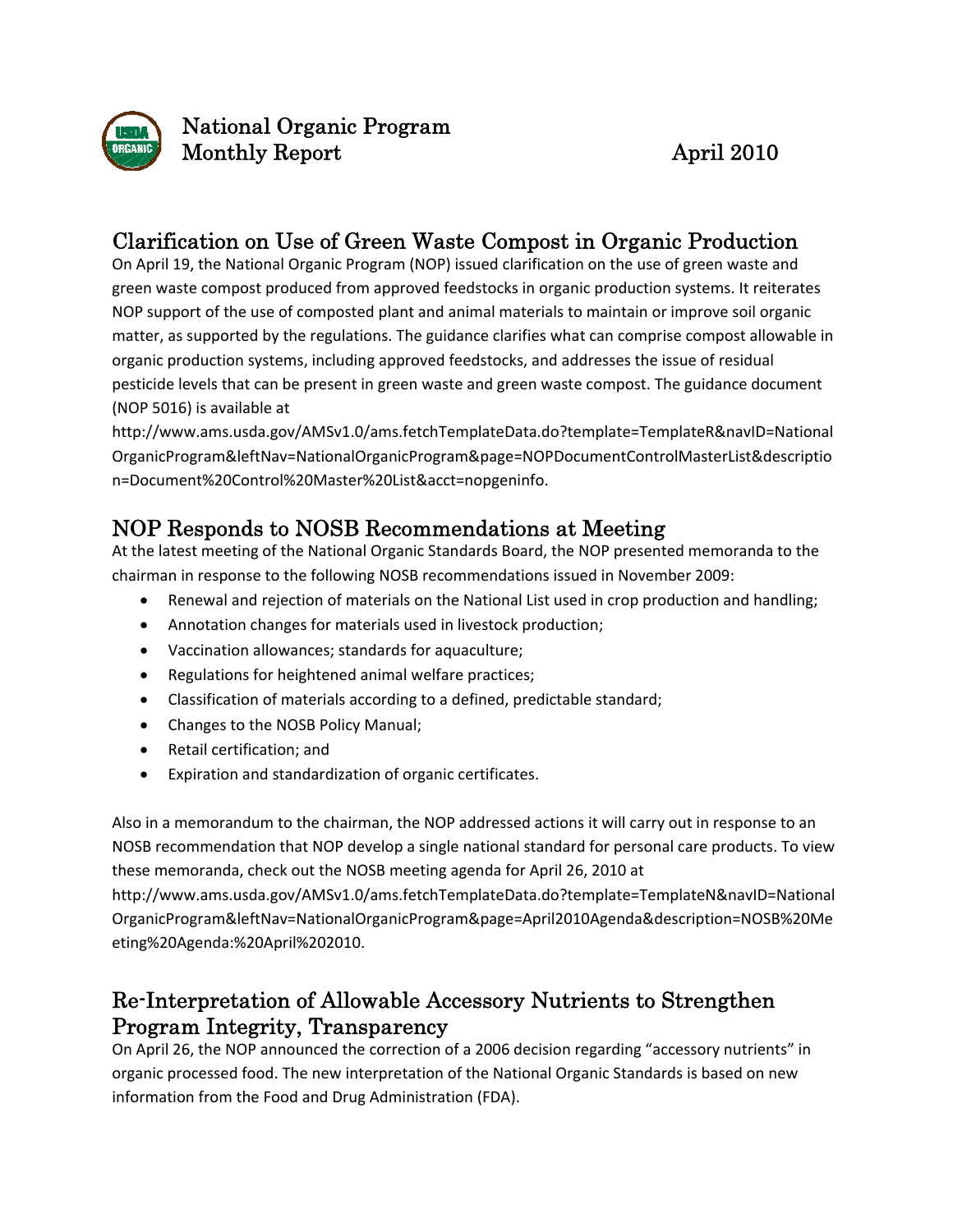In 2006, the NOP issued a decision in response to a complaint regarding fortification of infant formula with DHA, ARA and other substances that are not on the National List of Allowed and Prohibited Substances. Established under the Organic Foods Production Act of 1990, the National List of Allowed and Prohibited Substances identifies synthetic substances that may be used and the nonsynthetic substances that cannot be used in organic production and handling operations. The NOP's understanding at the time of the decision was that the substances were allowed as "accessory nutrients" under the National List § 205.605(b) Nutrient Vitamins and Minerals, in accordance with 21 CFR 104.20, Nutritional Guidelines for Foods and the National Organic Standards Board Recommendations.

After recent consultation with the FDA, it was determined that this is an incorrect interpretation of 21 CFR 104.20, Nutritional Guidelines for Foods. The NOP plans to publish draft guidance later this year that will align with the FDA interpretation of the Nutritional Guidelines for Foods. The draft guidance will provide a transition time for businesses to reformulate products to comply with the regulations as per the FDA guidelines. There will be a 60‐day comment period for the draft guidance. Final guidance will be published after all comments have been reviewed. The NOP is also requesting that the National Organic Standards Board reevaluate its recommendation for nutrient vitamins and minerals during the 2012 sunset process and provide specific recommendations regarding the scope of permitted vitamins, mineral and nutrients in organic food products. Any company or interest group may petition to add substances to the National List during this transition period.

#### Certification Status Updates Posted Online

To continue to inform the industry of all relevant information, the NOP has created a list of operations whose certification status has been suspended, revoked, or reinstated as of January 2010. The information is collected from notifications submitted to the NOP Appeals office by accredited certifying agents and, in the case of suspensions and revocations, only reflects those that include a reason for the adverse action. Interested parties should check back at the beginning of each month for updates under the Accreditation and Certification page at www.ams.usda.gov/nop.

#### Final Access to Pasture Trainings

The NOP conducted the final Access to Pasture trainings in Denver, CO, on April 7, and in Woodland, CA, on April 26. Participants included representatives from accredited certifying agents as well as dairy and livestock producers. The training reviewed provisions of the rule as well as instructions on how to assess livestock nutritional requirements. NOP collaborated with USDA's NRCS to provide information about developing a pasture management plan, now required of organic operations that wish to market their meat and dairy products as USDA certified organic. The training presentation will continue to be available on the Website at www.ams.usda.gov/nop as well as other helpful information about the Access to Pasture rule, including dry matter intake.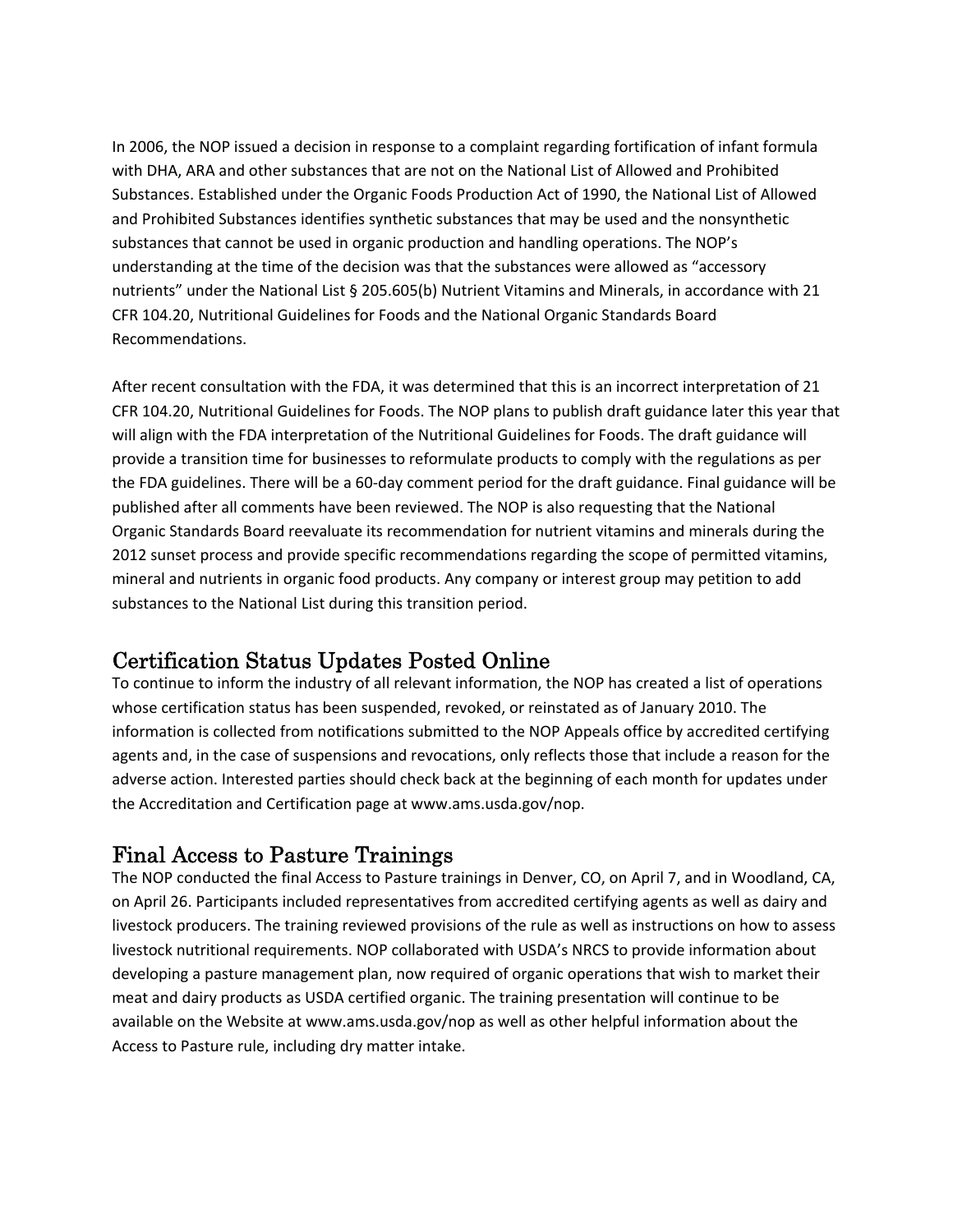## NOP Appeals

In April, the NOP Appeals office received the following adverse action/non‐compliance notifications:

- 454 Notices of Noncompliance
- 123 Notices of Proposed Suspension
- 41 Notices of Suspension
- 2 Notices of Proposed Revocation
- 2 Notices of Revocation
- 8 Denials of Certification
- 184 Notices of Resolution
- 9 Surrenders of Certification

These letters are submitted to the Administrator as part of the accreditation requirements for accredited certifying agents under 7 CFR § 205.501(a)(15)(i). Procedural requirements for adverse action letters issued to operations are outlined in § 205.405 and § 205.662. These numbers are based on the number of letters received by the AMS Administrator from accredited certifying agents during the month of April 2010. These numbers may include letters issued prior to April 2010, may not include all letters issued in April 2010, and may not include letters submitted to a State Organic Program. For more appeals information, visit the NOP electronic reading room at

http://www.ams.usda.gov/AMSv1.0/ams.fetchTemplateData.do?template=TemplateJ&page=NOPReadi ngRoomHome.

| NOP Compliance & Enforcement Branch Monthly Activity Report<br>Reporting Period: April 2010 |        |
|---------------------------------------------------------------------------------------------|--------|
| <b>Reporting Categories</b>                                                                 | Number |
| <b>Beginning Complaint Inventory</b>                                                        | 94     |
| New Complaints Received                                                                     | 14     |
| Complaints Closed                                                                           | 11     |
| <b>Ending Complaint Inventory</b>                                                           | 97     |
| Complaints over 270 days                                                                    | 19     |
| Complaints over 180 days                                                                    | 19     |
| <b>Average Days for Case Closure</b>                                                        | 174    |

# Compliance and Enforcement Monthly Update

# NOP Staff Update

In April, the NOP welcomed three new employees to the Standards Division: Dr. Lisa Brines, Emily Brown Rosen and Mark Keating. Lisa is a chemist who formerly worked at the Washington State Department of Agriculture where she was responsible for reviewing production input materials for compliance with organic production. Emily Brown Rosen most recently worked at Pennsylvania Certified Organic as the Policy Director. She has also worked at the Organic Materials Review Institute and participated in several working groups to assist the National Organic Standards Board. Mark Keating returns to the